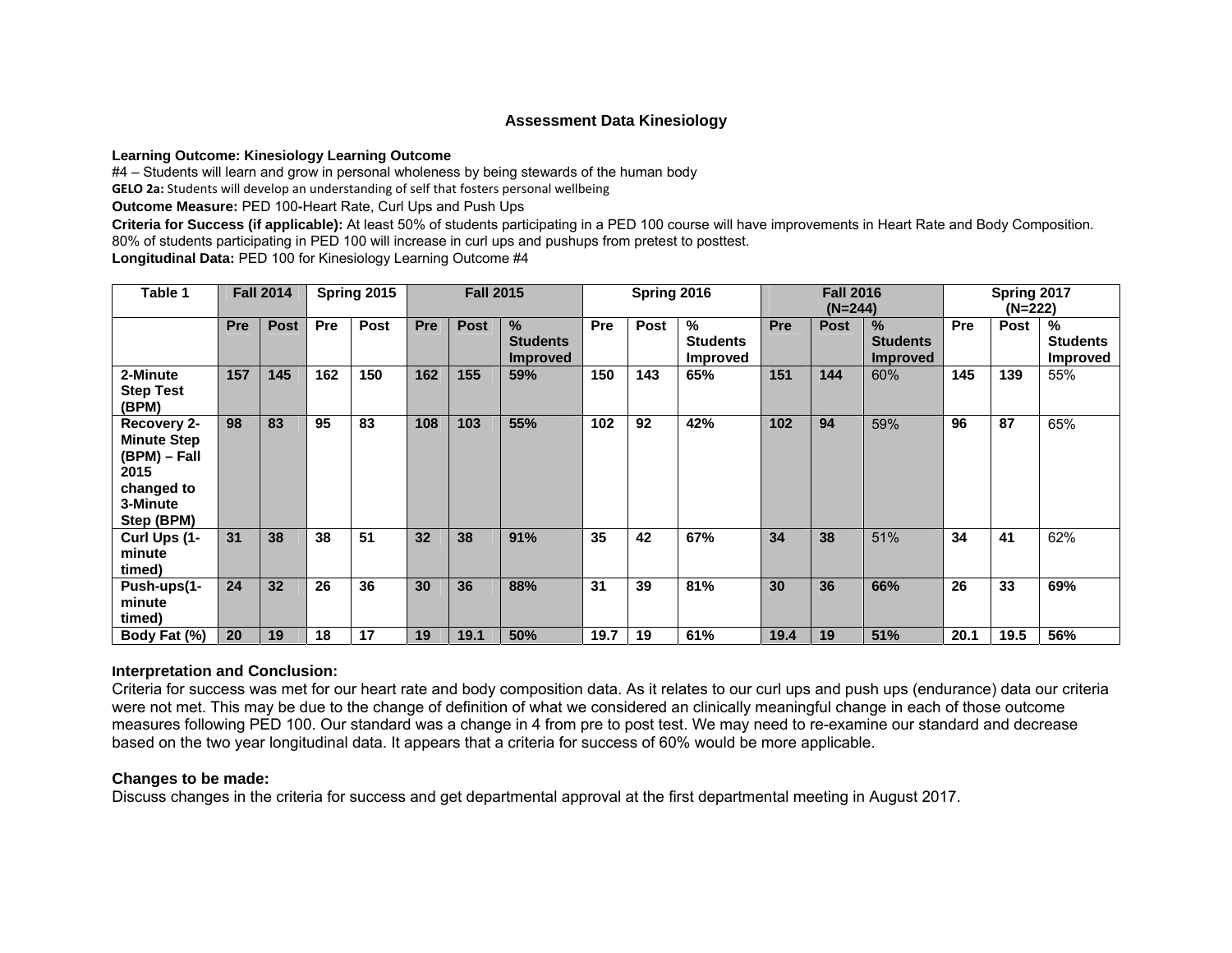## **Learning Outcome: Kinesiology Learning Outcome**

**#4** – Students will learn and grow in personal wholeness by being stewards of the human body **GELO 2a: Students will develop an understanding of self that fosters personal wellbeing**

**Outcome Measure:** PED 100-Overall Personal Wellbeing

**Criteria for Success (if applicable):** Students will score 3 or above on personal wellbeing rubric after taking PED 100

## **Longitudinal Data: See Table 2**

| <b>Fall 2015</b>                             | <b>Fall 2014</b> |     | <b>Fall 2015</b><br>$(n=15)$ |     | Spring 2016<br>$(n=178)$ |     | <b>Fall 2016</b><br>$(n=148)$ |     | Spring 2017<br>$(n=140)$ |     |
|----------------------------------------------|------------------|-----|------------------------------|-----|--------------------------|-----|-------------------------------|-----|--------------------------|-----|
| <b>Overall Personal</b><br><b>Well-Being</b> | $\sim$           | 3.5 | $\sim$                       | 3.3 | $\sim$                   | 3.4 | $\overline{\phantom{m}}$      | 3.2 |                          | 3.5 |

## **Interpretation and Conclusion:**

We met our criteria of success for this LO. In addition to the objective data presented above, we asked students to assess their overall well-being on a scale from 1-4 (See Figure 1). Our objective data (presented above) indicated overall improvements in students enrolled in the PED 100 courses but also our students indicated that they not only improved in their fitness but also in the overall understanding of what it means to maintain a healthy life style. This is indicated by the overall score on the wellness criteria of 3.5 in spring 2017. The data represented here represents 80% of the students taking PED 100.

## **Changes to be made:**

No changes need to be made at this time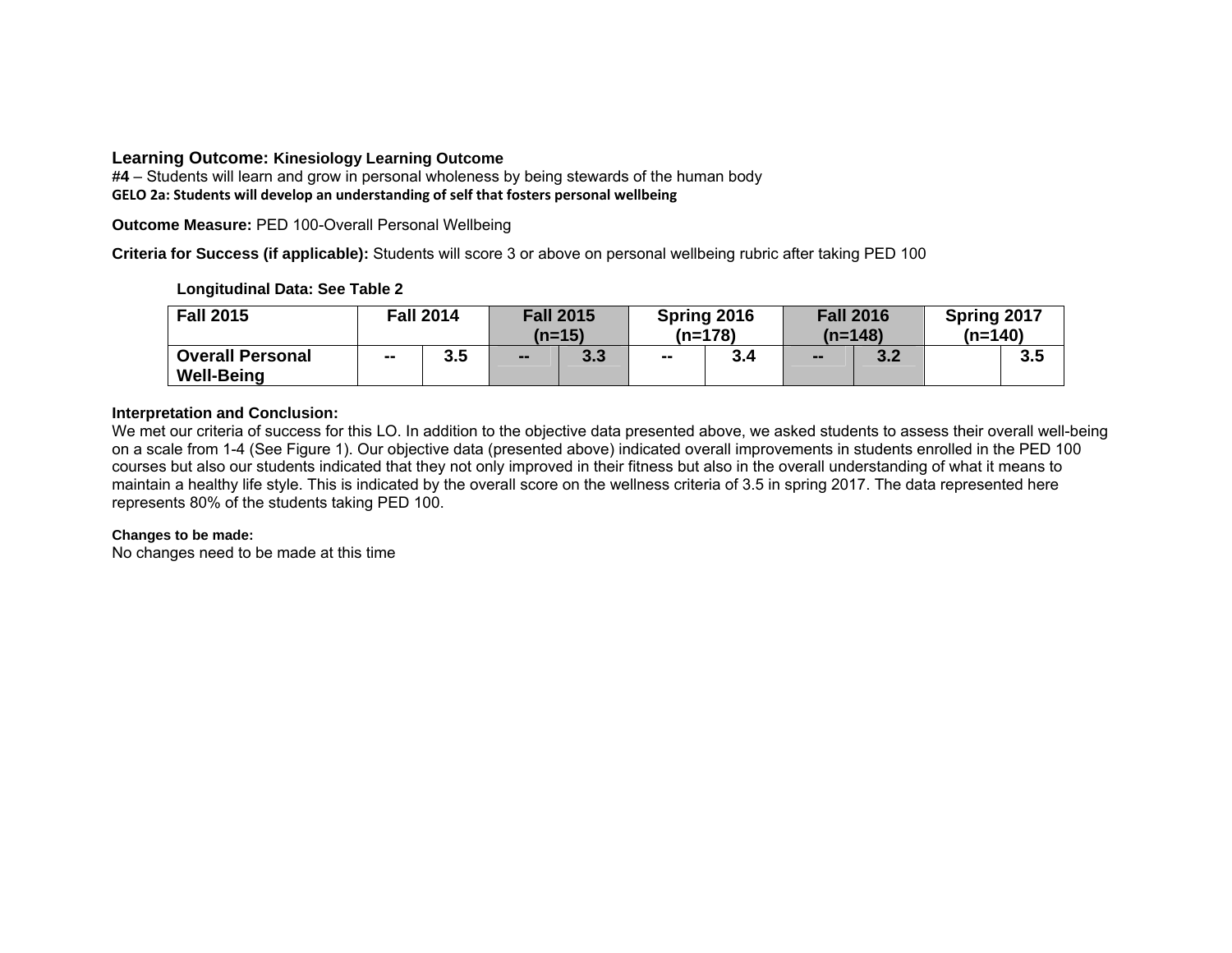#### **Rubric Used**

|                                                                                                                                                                                                    | 2                                                                                                                                                                           |                                                                                                                                                                                                      | 4                                                                                                                                                                                                                                                                                    |
|----------------------------------------------------------------------------------------------------------------------------------------------------------------------------------------------------|-----------------------------------------------------------------------------------------------------------------------------------------------------------------------------|------------------------------------------------------------------------------------------------------------------------------------------------------------------------------------------------------|--------------------------------------------------------------------------------------------------------------------------------------------------------------------------------------------------------------------------------------------------------------------------------------|
| <b>Response shows little</b><br>or no recognition of<br>the need to make a<br>decision or set a goal<br>or response lacks the<br>appropriate process<br>for decision making<br>and/or goal setting | <b>Response shows</b><br>recognition of the<br>need to make a<br>decision or set a goal<br>and provides evidence<br>that some options or<br>consequences were<br>considered | <b>Response shows</b><br>recognition of the<br>benefit of using<br>decision-making or<br>the goal setting<br>process and provides<br>evidence that options<br>and/or consequences<br>were considered | <b>Response shows</b><br>reflection and a<br>logical progression<br>through a decision-<br>making or goal-setting<br>process that includes<br>full consideration of<br>options and/or<br>consequences and<br>which results in a<br>health-enhancing<br>decision or goal<br>statement |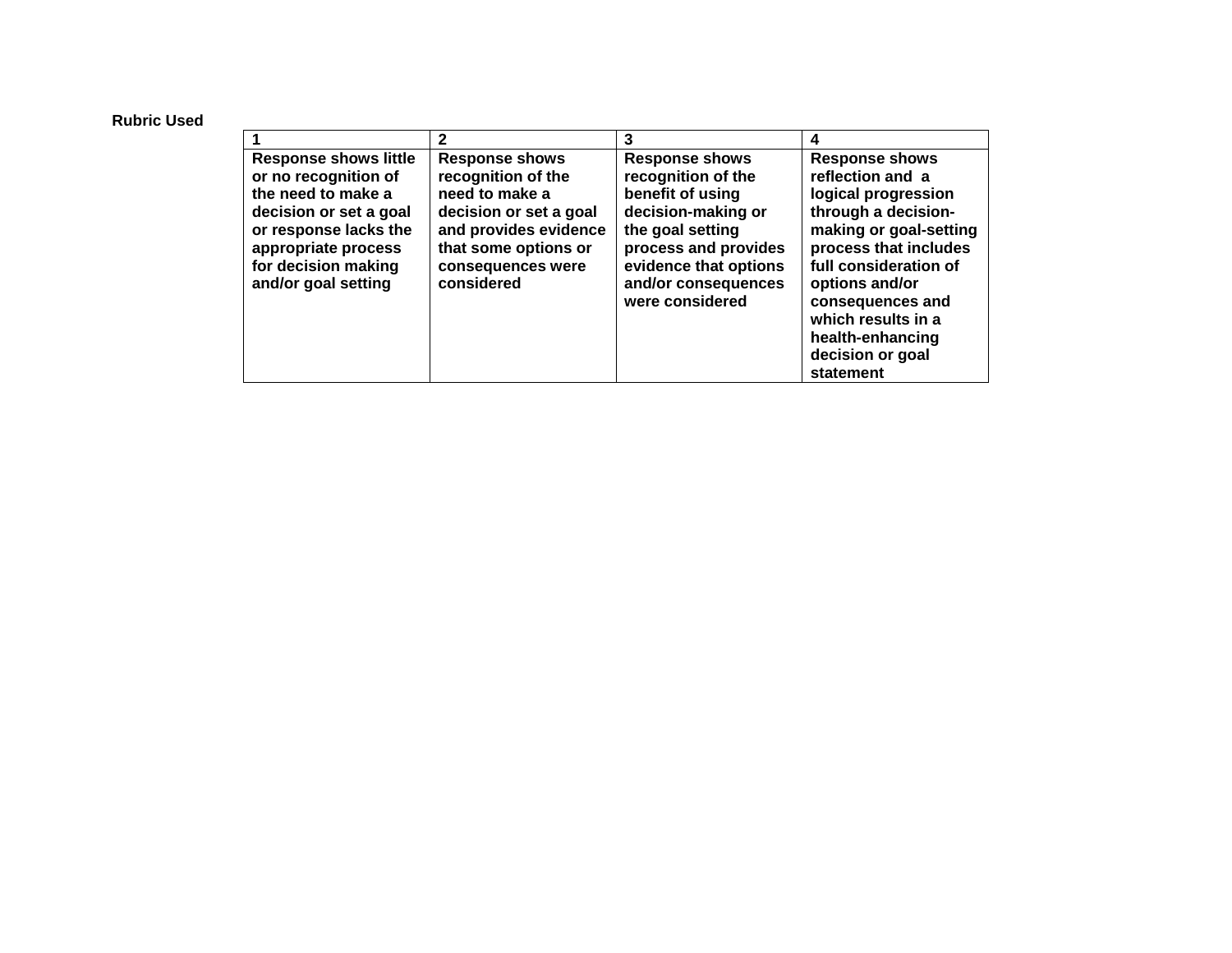#### **Learning Outcome: Kinesiology Learning Outcome**

**#3 –** Students will apply their emerging knowledge of health and fitness for the benefit of their clients, patients and the community

**#4 –** Students will learn and grow in personal wholeness by being stewards of the human body

#### **GELO 2a: Students will develop an understanding of self that fosters personal wellbeing**

**Outcome Measure:** PED 200-Body composition and Heart Rate

**Criteria for Success (if applicable):** 50% of students participating in PED 200 will have improvements (indicated by a decrease in both measures) in Heart Rate and Body Composition.

**Rubric Used:** No rubric used; each individual was evaluated as either showing improved or not improved in the area of physical fitness

|                         | <b>Fa14s1</b> | <b>Fa14s2</b> | <b>Fa14s3</b> | <b>Fa14</b><br>% | <b>Sp15s2</b> | Sp15s3 | Sp15% | <b>Fa15s1</b> | <b>Fa15s2</b> | <b>Fa15s3</b> | Fa15% | Total #<br>students | Total % |
|-------------------------|---------------|---------------|---------------|------------------|---------------|--------|-------|---------------|---------------|---------------|-------|---------------------|---------|
| Heart Rate I            | 25            | 27            | 17            |                  | 15            | 26     |       | 24            | 31            | 24            |       | 189                 |         |
| Heart Rate 1            | 10            | 10            | 17            |                  | 14            | 8      |       | 9             | 6             | 10            |       | 84                  |         |
|                         | 0.71          | 0.73          | 0.50          | 65%              | 0.52          | 0.76   | 64%   | 0.73          | 0.84          | 0.71          | 76%   |                     | 68%     |
|                         | 0.29          | 0.27          | 0.50          | 35%              | 0.48          | 0.24   | 36%   | 0.27          | 0.16          | 0.29          | 24%   |                     | 32%     |
| Body Fat % $\downarrow$ | 22            | 33            | 28            |                  | 22            | 22     |       | 22            | 28            | 15            |       | 192                 |         |
| Body Fat% 1             | 13            |               | 10            |                  | 14            | 13     |       |               |               | 15            |       | 94                  |         |
|                         | 0.63          | 0.83          | 0.74          | 73%              | 0.61          | 0.63   | 62%   | 0.67          | 0.72          | 0.50          | 63%   |                     | 66%     |
|                         | 0.37          | 0.18          | 0.26          | 27%              | 0.39          | 0.37   | 38%   | 0.33          | 0.28          | 0.50          | 37%   |                     | 34%     |

### **Longitudinal Data: PED 200**

|                        | <b>Sp16s2</b> | Sp16s3         | Fall16s1               | Fall16s2                              | Fall16s3                 | Sp17s2                   | Sp17s3                                | Total #<br>students | Total % |
|------------------------|---------------|----------------|------------------------|---------------------------------------|--------------------------|--------------------------|---------------------------------------|---------------------|---------|
| Heart Rate I           | 14            | 23             | <b>Not</b><br>Recorded | <b>Not</b><br>Recorded                | <b>Not</b><br>Recorded   | <b>Not</b><br>Recorded   | <b>Not</b><br>Recorded                | 226                 |         |
| Heart Rate 1           |               | 7              | Not<br>Recorded        | Not<br>Recorded                       | Not<br>Recorded          | Not<br>Recorded          | Not<br>Recorded                       | 92                  |         |
|                        | 0.93          | 0.77           | --                     | $- -$                                 | $\overline{\phantom{a}}$ | $- -$                    | $-$                                   |                     | 72%     |
|                        | 0.07          | 0.23           | --                     | $\hspace{0.05cm}$ – $\hspace{0.05cm}$ | $\overline{\phantom{a}}$ | $\overline{\phantom{a}}$ | $\hspace{0.05cm}$ – $\hspace{0.05cm}$ |                     | 28%     |
| Body Fat% $\downarrow$ | 21            | 12             | 30                     | 32                                    | 32                       | 16                       | 27                                    | 362                 |         |
| Body Fat % 1           | 7             | $\overline{4}$ | 9                      | 7                                     | 9                        | 4                        | 4                                     | 138                 |         |
|                        | 0.75          | 0.75           | 0.77                   | 0.82                                  | 0.79                     | .82                      | .88                                   |                     | 72%     |
|                        | 0.25          | 0.25           | 0.23                   | 0.18                                  | 0.21                     | .18                      | .12                                   |                     | 28%     |

#### **Interpretation and Conclusion:**

Spring 2017HR data could not be collected because the software associated with heart rate monitor was not working when students came in for post testing, however, body composition was still collected and continues with the same trend. A large percent of students taking PED 200 have a decrease in their body fat %.

#### **Changes to be made:**

Department will work with professors to order new software or hardware to ensure data can be collected.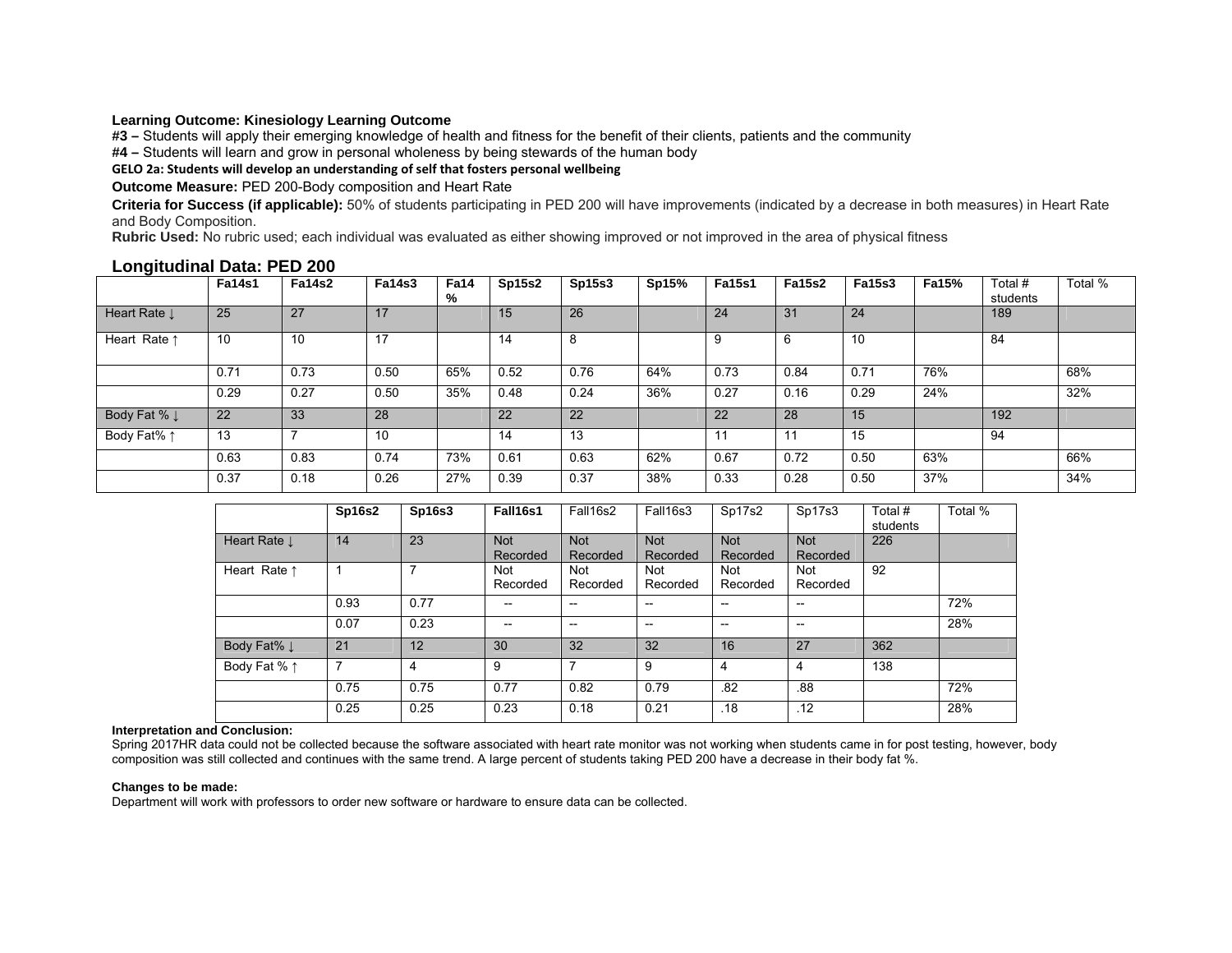# **Learning Outcome: Kinesiology Learning Outcome**

**#4 –** Students will learn and grow in personal wholeness by being stewards of the human body **GELO 2a: Students will develop an understanding of self that fosters personal wellbeing**

**Outcome Measure:** Physical Activity Courses **-** Body composition, Heart Rate data and responses on survey

Criteria for Success (if applicable): Question #5 "As a result of this activity class I have a greater understanding and appreciation of what it means to learn and grow" 80% of students participating in a PED activity course will report "somewhat" or "strongly agree" to the questions listed in the table below

|                 | Question - As a result of this activity class I have a                                           | Strongly | Somewhat | <b>Neither</b> | Somewhat       | Strongly | Total     | Percent of      |
|-----------------|--------------------------------------------------------------------------------------------------|----------|----------|----------------|----------------|----------|-----------|-----------------|
|                 | greater understanding and appreciation that/of:                                                  | agree    | agree    | agree nor      | disagree       | disagree | Responses | students in the |
|                 |                                                                                                  |          |          | disagree       |                |          |           | agree category  |
| $\mathbf{1}$    | Physical activity is related to my physical<br>well being                                        | 489      | 81       | 15             | 5              | 10       | 600       | 95              |
| $\overline{2}$  | Participating in physical activity is related<br>to my emotional and spiritual well being        | 442      | 119      | 24             | 3              | 12       | 600       | 94              |
| $\overline{3}$  | Participating in physical activity enhances<br>my social well being                              | 415      | 134      | 37             | 5              | 10       | 601       | 91              |
| 4               | The beauty and gift of the human body<br>and how these are influenced by pursuing<br>activity    | 412      | 141      | 27             | $\overline{7}$ | 11       | 598       | 92              |
| 5               | What it means to learn and grow in<br>personal wholeness by being a steward of<br>the human body | 390      | 154      | 46             | $\overline{7}$ | 12       | 599       | 91              |
|                 |                                                                                                  |          |          |                |                |          |           |                 |
|                 | Question - As a result of taking this activity class I am                                        | Strongly | Somewhat | <b>Neither</b> | Somewhat       | Strongly | Total     | Percent of      |
| more likely to: |                                                                                                  | agree    | agree    | agree nor      | disagree       | disagree | Responses | students in the |
|                 |                                                                                                  |          |          | disagree       |                |          |           | agree category  |
| $\mathbf{1}$    | Continue with physical activity in general                                                       | 420      | 140      | 25             | $\overline{7}$ | 9        | 601       | 93              |
| $\overline{2}$  | Continue with the type of activity involved<br>in my activity class                              | 340      | 153      | 67             | 28             | 13       | 601       | 82              |
| 3               | Use physical activity to relieve stress and<br>tension                                           | 403      | 146      | 34             | 8              | 9        | 600       | 92              |
| 4               | Influence others to participate in physical<br>activities                                        | 357      | 164      | 61             | 9              | 9        | 600       | 87              |

### **Spring 2016**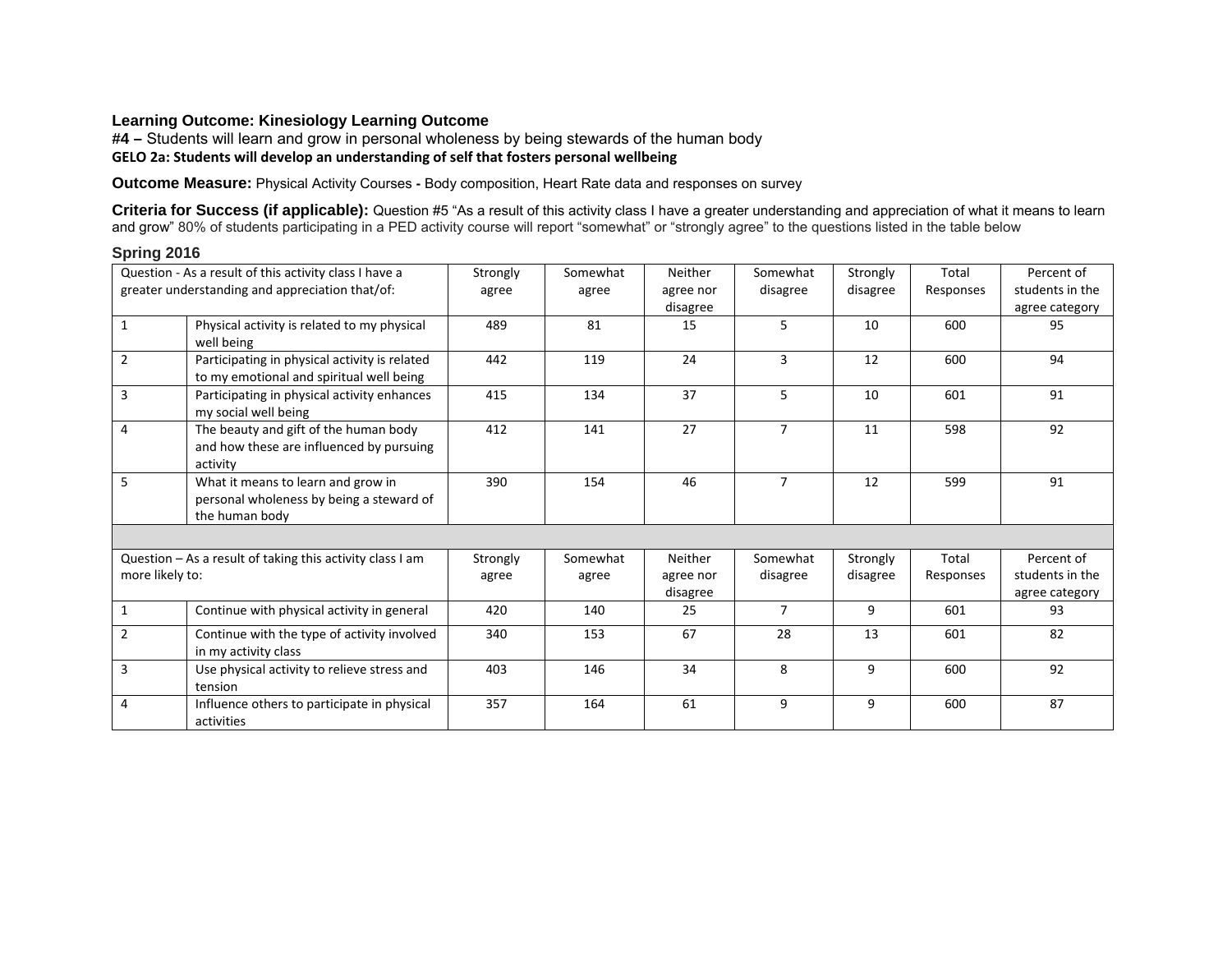#### **Fall 2016**

|                 | Question - As a result of this activity class I have a    | Strongly | Somewhat | Neither   | Somewhat       | Strongly | Total     | Percent of      |
|-----------------|-----------------------------------------------------------|----------|----------|-----------|----------------|----------|-----------|-----------------|
|                 | greater understanding and appreciation that/of:           | agree    | agree    | agree nor | disagree       | disagree | Responses | students in the |
|                 |                                                           |          |          | disagree  |                |          |           | agree category  |
| 1               | Physical activity is related to my physical               | 501      | 126      | 19        | 4              | 10       | 660       | 95              |
|                 | well being                                                |          |          |           |                |          |           |                 |
|                 |                                                           |          |          |           |                |          |           |                 |
| $\overline{2}$  | Participating in physical activity is related             | 419      | 188      | 36        | $\overline{7}$ | 10       | 660       | 92              |
|                 | to my emotional and spiritual well being                  |          |          |           |                |          |           |                 |
| 3               | Participating in physical activity enhances               | 387      | 208      | 44        | 9              | 12       | 660       | 90              |
|                 | my social well being                                      |          |          |           |                |          |           |                 |
| 4               | The beauty and gift of the human body                     | 396      | 199      | 58        | 4              | 12       | 658       | 90              |
|                 | and how these are influenced by pursuing                  |          |          |           |                |          |           |                 |
|                 | activity                                                  |          |          |           |                |          |           |                 |
|                 |                                                           |          |          |           |                |          |           |                 |
| 5               | What it means to learn and grow in                        | 383      | 193      | 58        | 12             | 14       | 660       | 87              |
|                 | personal wholeness by being a steward of                  |          |          |           |                |          |           |                 |
|                 | the human body                                            |          |          |           |                |          |           |                 |
|                 |                                                           |          |          |           |                |          |           |                 |
|                 | Question - As a result of taking this activity class I am | Strongly | Somewhat | Neither   | Somewhat       | Strongly | Total     | Percent of      |
| more likely to: |                                                           | agree    | agree    | agree nor | disagree       | disagree | Responses | students in the |
|                 |                                                           |          |          | disagree  |                |          |           | agree category  |
| 1               | Continue with physical activity in general                | 403      | 201      | 41        | 5              | 9        | 659       | 92              |
|                 |                                                           |          |          |           |                |          |           |                 |
| $\overline{2}$  | Continue with the type of activity involved               | 296      | 233      | 100       | 18             | 13       | 660       | 80              |
|                 | in my activity class                                      |          |          |           |                |          |           |                 |
| 3               | Use physical activity to relieve stress and               | 400      | 190      | 53        | 5              | 10       | 658       | 90              |
|                 | tension                                                   |          |          |           |                |          |           |                 |
|                 |                                                           |          |          |           | $\overline{7}$ | 11       |           |                 |
| 4               | Influence others to participate in physical               | 335      | 232      | 74        |                |          | 659       | 89              |
|                 | activities                                                |          |          |           |                |          |           |                 |